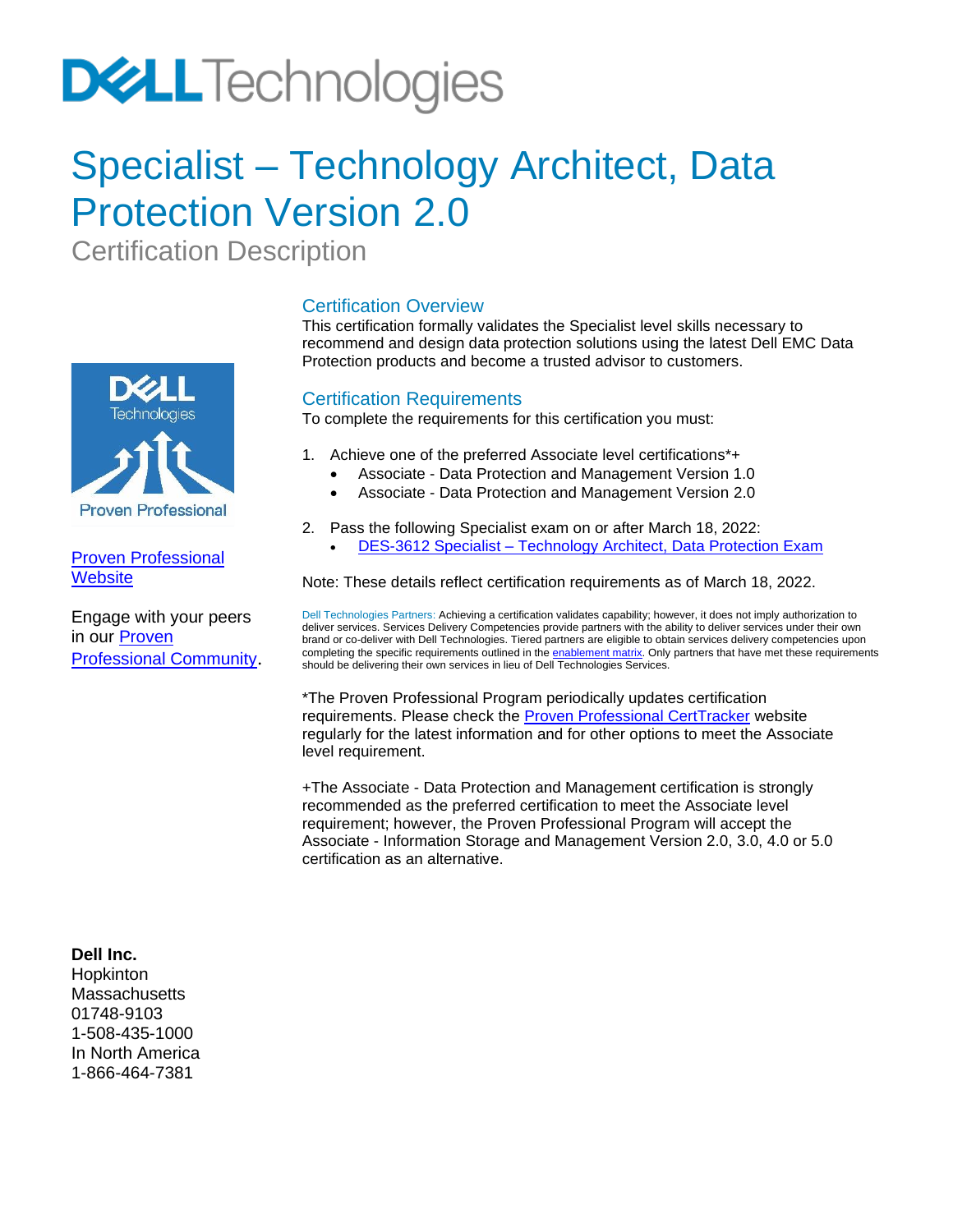# **DELL** Technologies

### <span id="page-1-0"></span>DES-3612 Specialist - Technology Architect, Data Protection Exam

Exam Description



#### **Overview**

This exam is a qualifying exam for the **Specialist – Technology Architect, Data Protection (DCS-TA) track**.

This exam focuses on recommending and designing data protection solutions using the latest Dell EMC Data Protection products.

Dell Technologies provides free practice tests to assess your knowledge in preparation for the exam. Practice tests allow you to become familiar with the topics and question types you will find on the proctored exam. Your results on a practice test offer one indication of how prepared you are for the proctored exam and can highlight topics on which you need to study and train further. A passing score on the practice test does not guarantee a passing score on the certification exam.

#### **Products**

Products likely to be referred to on this exam include but are not limited to:

- Avamar • Avamar Virtual Edition • NetWorker • NetWorker Virtual Edition • RecoverPoint • RecoverPoint for VM's Data Protection Central Cloud Tier
- Cloud Disaster Recovery • Cloud Snapshot Manager • PowerProtect Data Manager PowerProtect DP Series PowerProtect Cyber Recovery • PowerProtect DD • PowerProtect DD Virual Edition

#### Exam Topics

Topics likely to be covered on this exam include:

#### **Dell EMC Data Protection Product Features, Functions, Software-based Architectures and Components (28%)**

- Identify and describe the available tools and services to assess a customer's environment for a data protection solution
- Describe the Dell EMC Cloud Data Protection Solutions features, functions, architecture, and components
- Describe the Dell EMC PowerProtect DD features, functions, architecture, and components
- Describe the Dell EMC NetWorker features, functions, architecture, and components
- Describe the Dell EMC Avamar features, functions, architecture, and components
- Describe the Dell EMC RecoverPoint and RecoverPoint for Virtual Machines (VMs) features, functions, architecture, and components
- Describe the Dell EMC PowerProtect DP series appliance features, functions, architecture, and components

**Duration** 120 Minutes (~65 Questions)

Pass Score: 60

Practice Test Exam [DES-3612](https://secure.testcraft.com/emc/assess.aspx?aid=MR-1DP-DES3612-2022Q1&apass=sptadatapro)

#### **Dell Inc.**

Hopkinton **Massachusetts** 01748-9103 1-508-435-1000 In North America 1-866-464-7381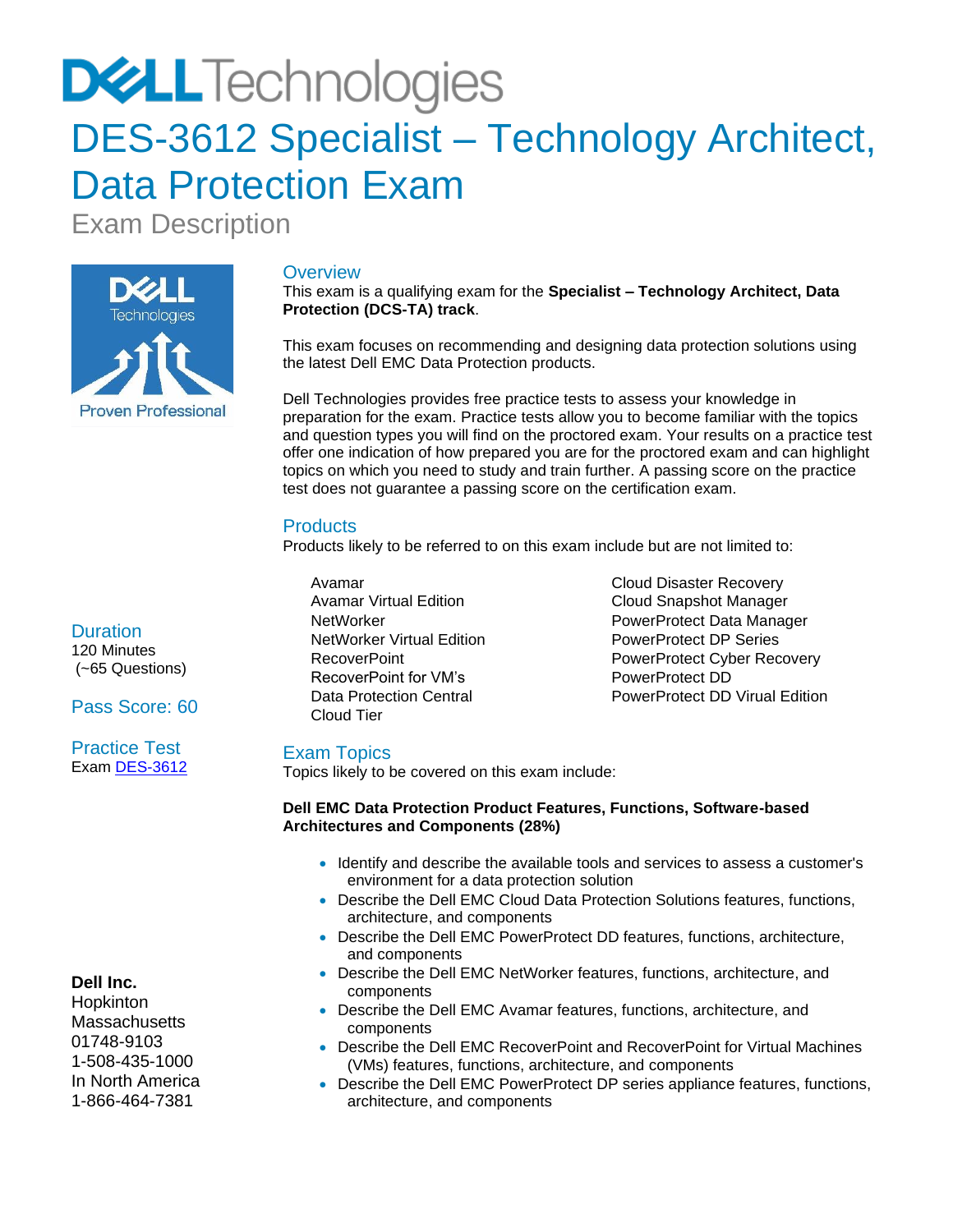## **DELL**Technologies

- Describe the Dell EMC PowerProtect Data Manager features, functions, architecture and components
- Describe the Dell EMC Cyber Recovery Solutions features, functions, architecture, Cybersense, and components

#### **Dell EMC PowerProtect DD Solutions Design (9%)**

- Explain Dell EMC PowerProtect DD capacity planning and performance tuning
- Identify and describe the best practices for sizing and designing a Dell EMC PowerProtect DD data protection solution

#### **Dell EMC NetWorker Solutions Design (9%)**

- Explain Dell EMC NetWorker capacity planning and performance tuning
- Identify and describe the best practices for sizing and designing a Dell EMC NetWorker data protection solution

#### **Dell EMC Avamar Solutions Design (9%)**

- Explain Dell EMC Avamar capacity planning and performance tuning for a data protection solution
- Identify and describe the features, functions, and the best practices for sizing and designing a Dell EMC Avamar data protection solution

#### **Dell EMC RecoverPoint and RecoverPoint for Virtual Machines (VMs) Solutions Design (9%)**

- Explain Dell EMC RecoverPoint and Dell EMC RecoverPoint for VMs capacity planning for a data protection solution
- Identify and describe the best practices for designing a Dell EMC RecoverPoint and Dell EMC RecoverPoint for VMs data protection solution

#### **Dell EMC Cloud Data Protection Solutions Design (9%)**

- Explain Dell EMC PowerProtect Data Manager planning and performance tuning
- Identify and describe the best practices for sizing and designing a Dell EMC PowerProtect Data Manager solution

#### **Dell EMC PowerProtect DP series appliance Solutions Design (8%)**

- Explain Dell EMC PowerProtect DP series appliance planning and performance tuning
- Identify and describe the best practices for sizing and designing a Dell EMC PowerProtect DP series appliance solution

#### **Dell EMC PowerProtect Data Manager Solutions Design (9%)**

- Explain Dell EMC PowerProtect Data Manager planning and performance tuning
- Identify and describe the best practices for sizing and designing a Dell EMC PowerProtect Data Manager solution

#### **Solutions Design using Dell EMC Cyber Recovery Solutions Design (9%)**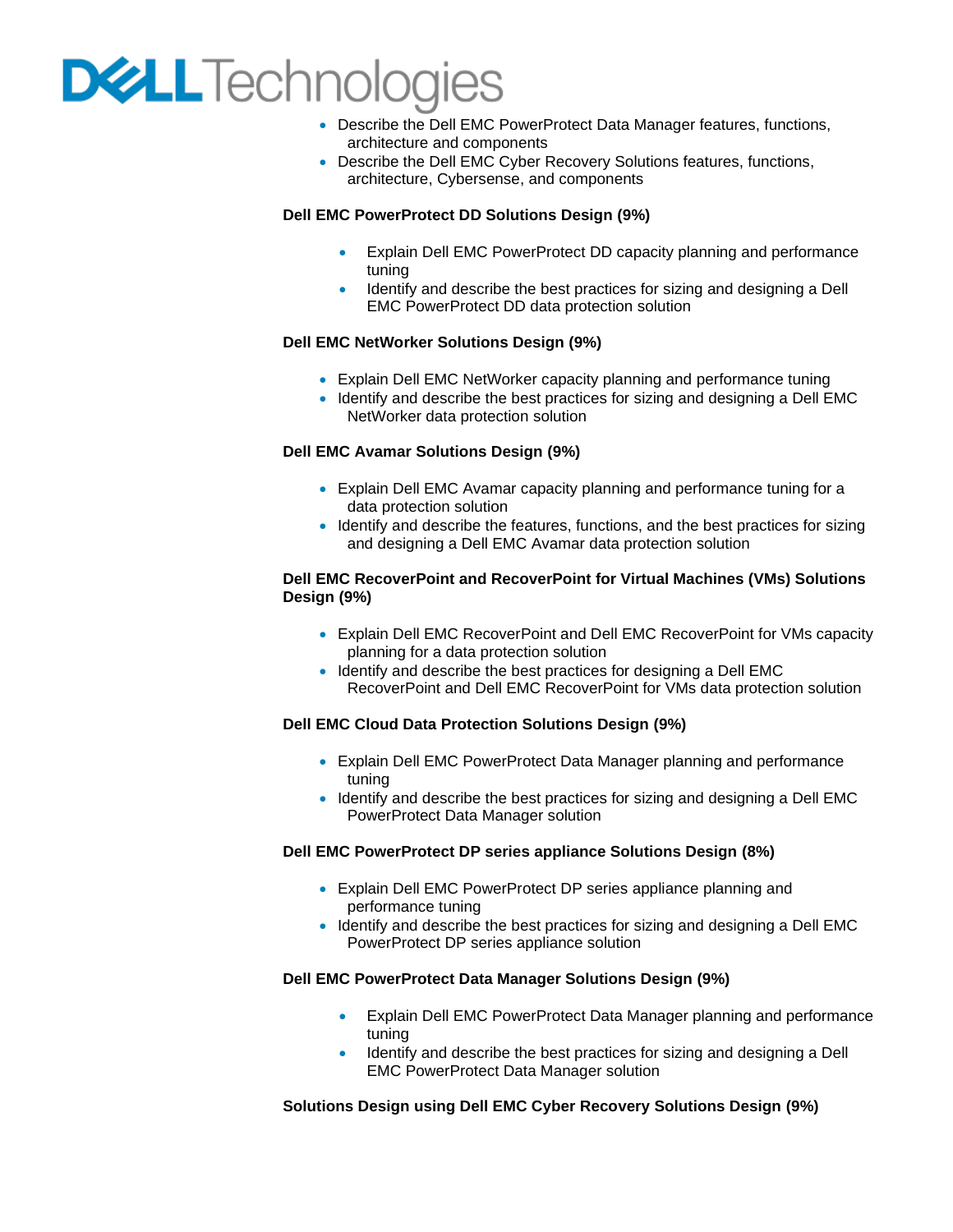## **DELL** Technologies

- Explain Dell EMC Cyber Recovery and Cybersense planning and performance tuning
- Identify and describe the best practices for sizing and designing a Dell EMC Cyber Recovery solution and Cybersense

The percentages after each topic above reflects the approximate distribution of the total question set across the exam.

#### Recommended Training

The following curriculum is recommended for candidates preparing to take this exam.

| <b>Course Title</b>                                                        | <b>Course</b><br><b>Number</b> | <b>Mode</b>         | <b>Available</b><br>as of |
|----------------------------------------------------------------------------|--------------------------------|---------------------|---------------------------|
| PowerProtect DD<br><b>Concepts and Features</b>                            | MR-1WP-DDFUND                  | On-Demand<br>Course | 02/15/2022                |
| PowerProtect DP<br>Series Appliance<br>Concepts                            | MR-1WN-<br><b>IDPAFUN</b>      | On-Demand<br>Course | 01/25/2021                |
| <b>Dell NetWorker</b><br>Concepts                                          | MR-1WP-NWFUN                   | On-Demand<br>Course | 08/24/2021                |
| <b>Dell Avamar Concepts</b>                                                | MR-1WN-AVAM                    | On-Demand<br>Course | 06/19/2020                |
| <b>Dell RecoverPoint</b><br>Concepts                                       | MR-1WP-RPFD                    | On-Demand<br>Course | 01/14/2021                |
| <b>PowerProtect Cloud</b><br>Snapshot Manager<br>Concepts                  | ES101DPS01714                  | On-Demand<br>Course | 07/01/2021                |
| PowerProtect Cyber<br><b>Recovery Concepts</b>                             | ES131DPS00253                  | On-Demand<br>Course | 11/19/2021                |
| <b>PowerProtect Data</b><br><b>Manager Concepts</b>                        | ES131DPS00978                  | On-Demand<br>Course | 06/07/2021                |
| Dell EMC Cloud<br><b>Disaster Recovery</b><br><b>Concepts and Features</b> | ES131DPS00485                  | On-Demand<br>Course | 04/06/2021                |
| RecoverPoint for<br><b>Virtual Machines</b><br>Concepts                    | ES131DPS00314                  | On-Demand<br>Course | 07/27/2021                |

#### **The following courses are recommended prerequisites:**

#### **Complete all the following courses:**

| <b>Course Title</b>                                            | <b>Course Number</b> | <b>Mode</b>         | <b>Available</b><br>as of |
|----------------------------------------------------------------|----------------------|---------------------|---------------------------|
| Dell EMC Data<br><b>Protection Concepts</b>                    | ESDPSD03687          | On-Demand<br>Course | 12/30/2021                |
| Dell EMC Data<br><b>Protection Solution</b><br>Design Concepts | ESDPSD03688          | On-Demand<br>Course | 01/25/2022                |
| Dell EMC<br>PowerProtect DD<br><b>Solutions Design</b>         | ESDPSD03578          | On-Demand<br>Course | 02/03/2022                |
| Dell EMC<br>PowerProtect DP                                    | ESDPSD03577          | On-Demand<br>Course | 02/03/2022                |